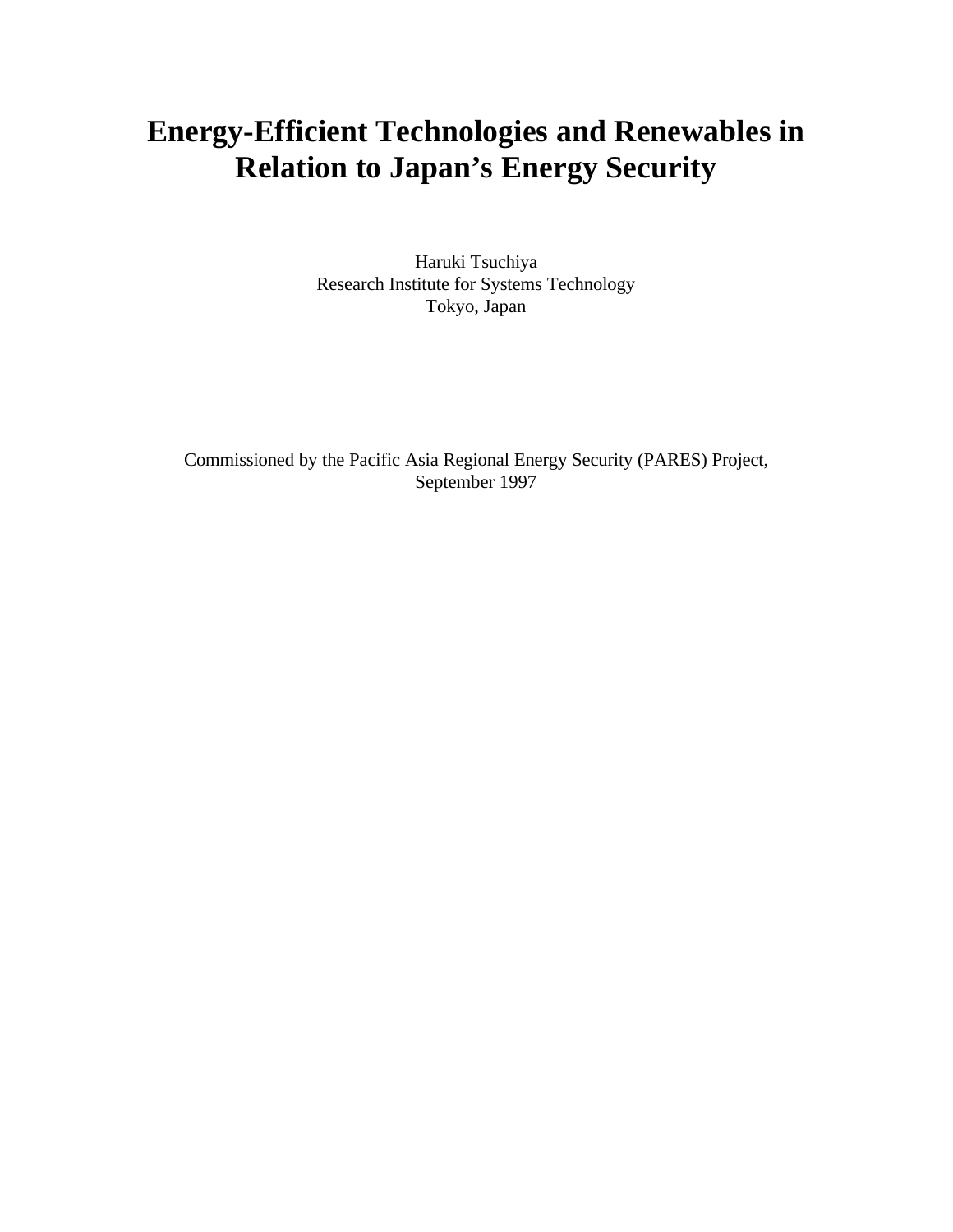#### **ABSTRACT**

This brief document discusses three types of energy security problems in relation to energyefficient technologies and renewable energy sources in Japan: increase in oil prices, oil depletion, and global warming. Energy-efficient technologies and renewable energy sources are shown to enhance Japan's energy security.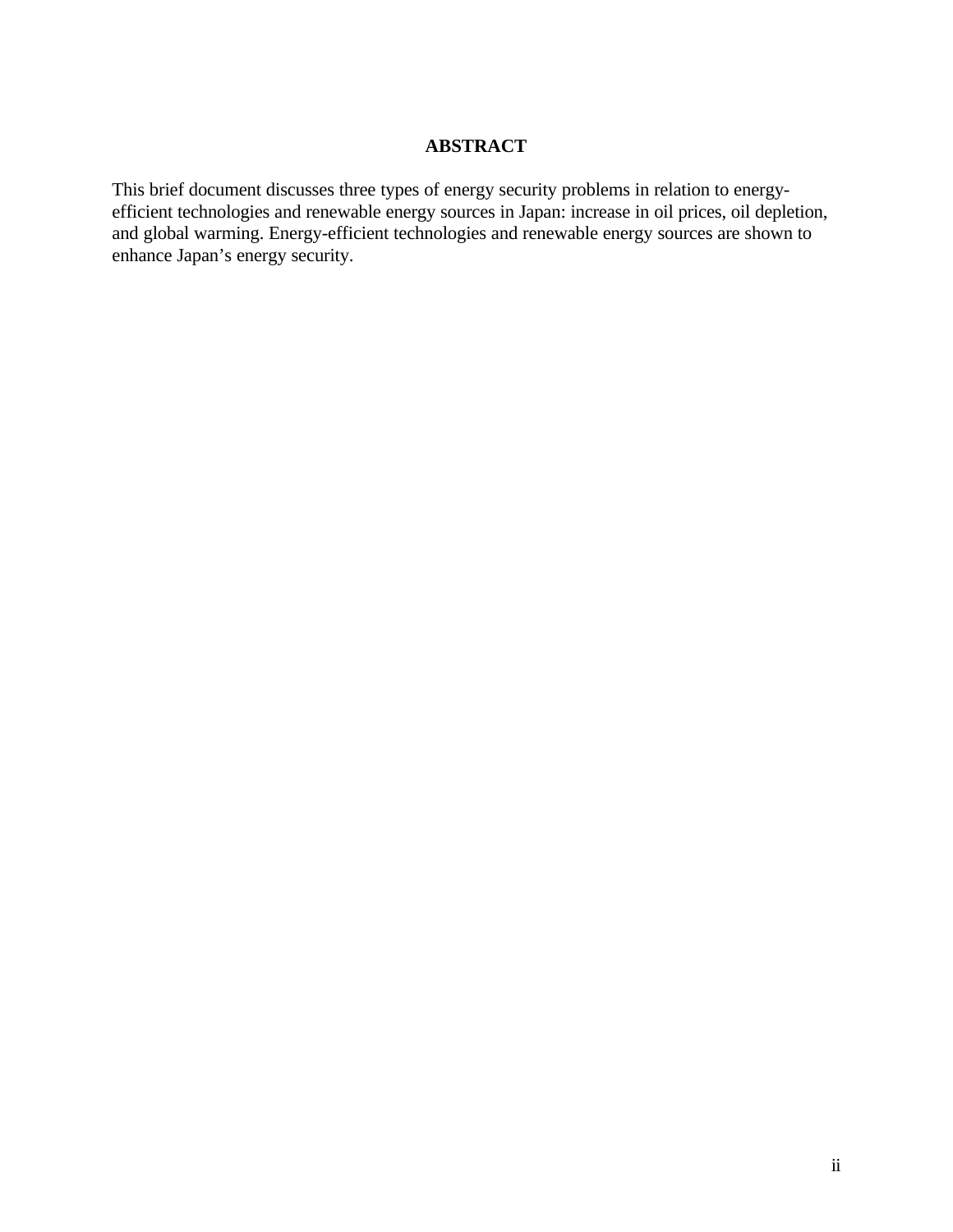### **TABLE OF CONTENTS**

| 2. |  |
|----|--|
| 3. |  |
|    |  |
| 5. |  |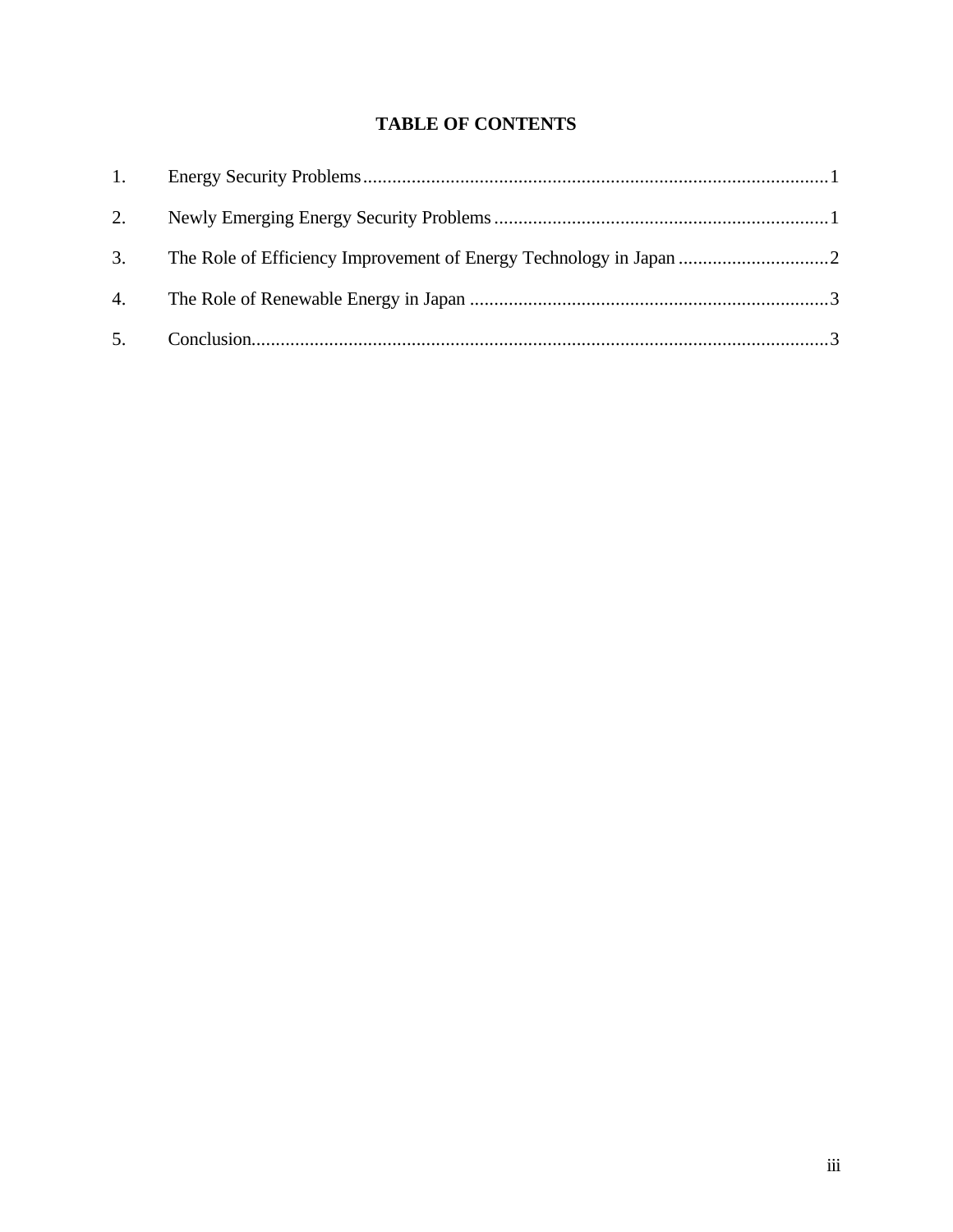# **1. Energy Security Problems**

The 1973 oil embargo exemplifies what are often called energy security problems. Others examples include the revolution in Iran in 1979 and the Gulf War of 1990-1991. Energy security problems threaten the secure supply of energy of a country. In Japan much debate on energy security has focused on a secure supply of oil from the Middle East. The 1973 oil embargo demonstrated not only that the cost of oil could suddenly jump, but also that sometime in the future Japan and other countries would be faced with the dilemma of depletion of oil supplies. Addressing these twin threats resulted advanced countries diversifying their oil supply sources and developing efficient energy technologies and renewable energy sources. From the late 1970s through the 1980s, energy-efficient technologies were developed and widely introduced due to their economic benefits. As a result, the energy/GDP ratio decreased significantly in OECD countries. In addition, renewable energy such as wind power and photovoltaics (PVs) were developed.

# **2. Newly Emerging Energy Security Problems**

In the late 1980s new types of energy security issues emerged, including energy-environmental security problems. One of these issues was the threat of global warming. Global warming completely changed the energy debate. It linked greenhouse gas emissions to energy use. The 2<sup>nd</sup> report of IPCC (Inter-Governmental Panel on Climate Change), published toward the end of 1995, suggested that human activity has caused a rise in atmosphere temperature in recent years. Simulation results suggested that our planet will experience a two centigrade degree increase in atmosphere temperature and a 0.5 meter rise in sea level at the end of  $21<sup>st</sup>$  century. Mitigating global warming depends in part on controlling greenhouse gas (GHG) emissions from fossil fuels. The carbon content per calorie heat value is large in coal, medium in oil, and less in natural gas. It is even less (or zero) for renewable energy sources.

To control GHGs, discussions on carbon taxes, emission trading, and joint implementation between advanced and developing countries has been initiated. These discussions were central at the Kyoto COP3 (third Conference of Parties to the Global Climate Change Convention) in December 1997.

One response to global warming is a "No Regret Energy Strategy." This strategy assumes widespread use of economically efficient technologies such as insulation, compact fluorescent light bulbs, and solar hot water units. It emphasizes that invested money will be paid back whether or not global warming occurs. This strategy is widely accepted, but its actualization is somewhat different than expected. In Japan, although installation of energy-efficient technologies with a pay back period of three years are widespread, use of technologies with a longer pay back period have not been introduced. This is in large part due to Japan's extremely low energy prices in the 1980s and 1990s.

Also investment strategies have favored supply side technologies over demand side technologies. For instance, an electric utility can receive investment money with low interest rates for a long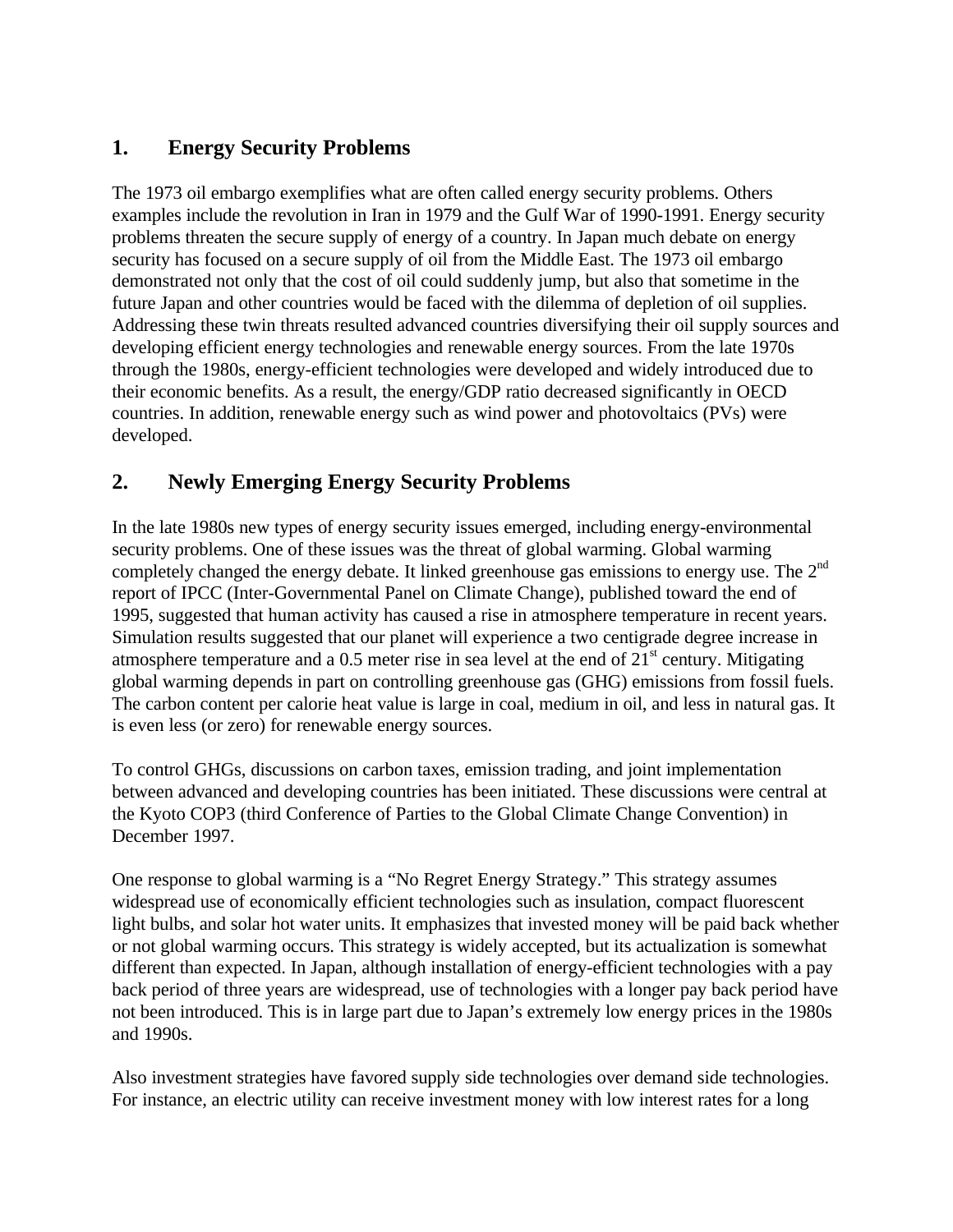period (say, fifteen years) for the construction of power plants, but consumers can not get loans to buy efficient refrigerators with a short pay back time of less than, say, five years. This investment imbalance works against the promotion of efficient energy technology.

## **3. The Role of Efficiency Improvement of Energy Technology in Japan**

Energy-efficient technologies are usually adopted in Japan and elsewhere because they not only save energy but also money. One example in Japan is insulation in homes. Design criteria determines how much insulation is adequate for a home. If the insulation is too thin, then the annual heating demand becomes large, and visa versa. Usually, the standard design falls where the marginal economic cost of the annual insulation investment equals the marginal cost of annual heating fuels. The calculation, though, depends on fuel price and interest rate because the insulation investment requires some years to be paid back. Before 1973, energy-efficient technologies, such as insulation, were not widely applied in Japan. Statistics show that only 5% of the housing stock was insulated in 1973. Today, however, 40% is insulated. Well insulated houses usually consume 20-30% less fuels than non-insulated houses.

Automobile technology provides another example of development and adoption of energyefficient technologies in Japan. Two automobile technologies are discussed below.

#### 1) Gasoline Direct Injection Car

Gasoline direct injection engines save 30% on fuel compare to conventional cars. Mitsubishi Motors has already commercialized this technology. Toyota announced their intention to enter this market, too. The direct fuel injection valve is the key to gasoline direct injection technology. The price of gasoline direct injection car is nearly the same as that of a conventional car. This technology will also be applied to improve diesel engines. Since CO2 emissions from the transportation sector are nearly 20% of total CO2 emissions in Japan, it is estimated that the gasoline direct injection car will decrease total CO2 emission by nearly 5% at no additional cost.

#### 2) Hybrid Car

Toyota introduced their hybrid car (a car with a combination of gasoline engine and an electric motor with a battery) to the public for the first time in July 1997. This car fuel efficiency is 28 kilometers per liter (65.7 miles per gallon). This is twice as efficient as conventional car (12-14 kilometers per liter or 28.2-32.8 miles per gallon). In addition, hybrid cars compensate for arbitrary acceleration and braking in driving. These actions consume most of the energy. Thus, microelectronics in hybrid cars help eliminate energy inefficient aspects of driving. The Toyota hybrid car is 130 kilograms (289 pounds) heavier than a conventional car. Toyota stated in 1997 that mass produced hybrid cars (nearly 1000 cars per year) would cost US\$18,000, which is about US\$4000 higher than conventional cars of the same class. About 70-80% of this additional cost would be paid back by the less fuel expenditure in 7-8 years. If produced at the scale of more than 100,000 cars a year, the price drop to that of normal cars.

In sum, efficient automobile technology can drastically decrease oil demand at a global scale in the beginning of the  $21<sup>st</sup>$  century if cars such as the hybrid car and gasoline direct injection car are